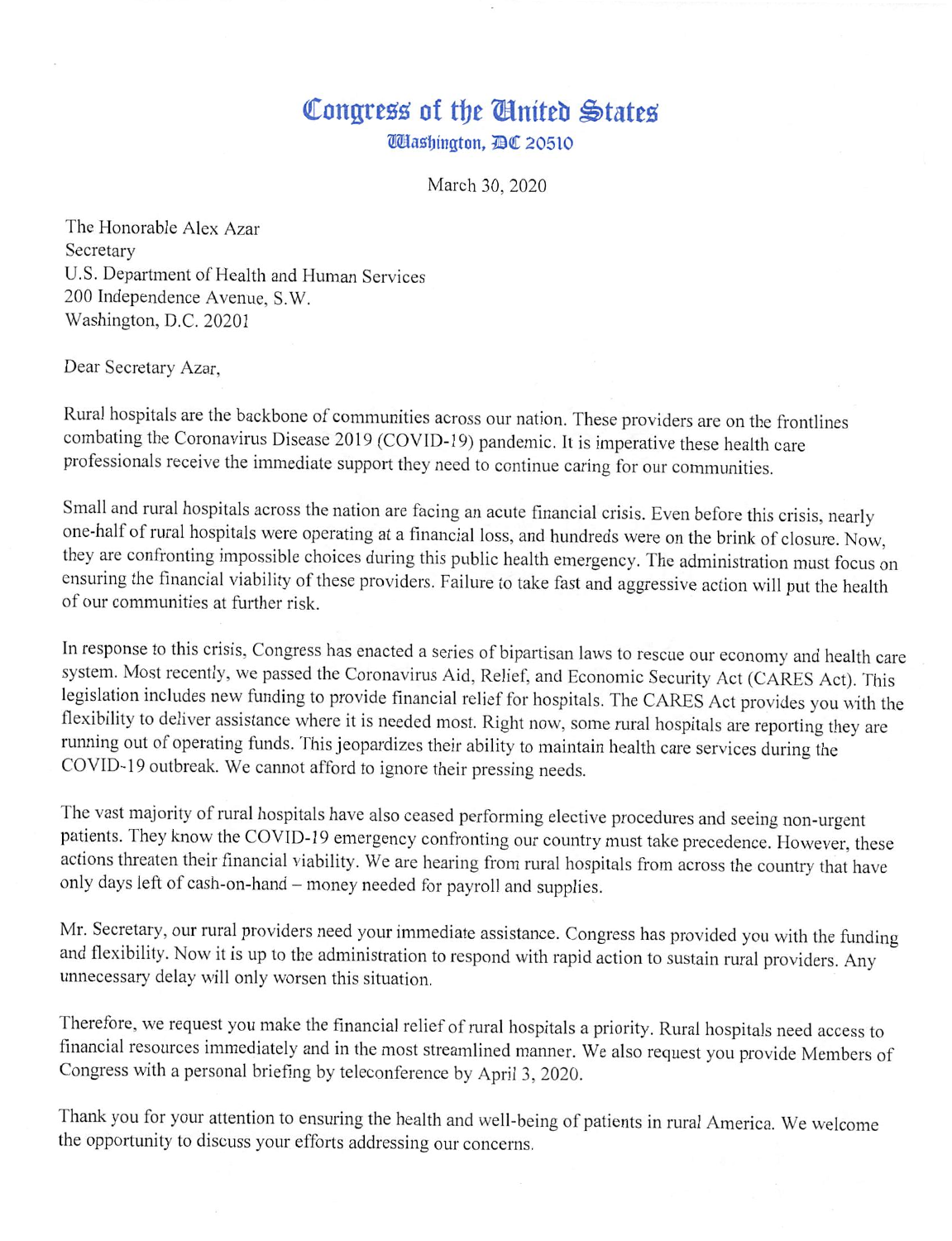John Barrasso, M.D. United States Senator

David P. Roe, M.D. Member of Congress

Michael B. Enzi United States Senator

John Kennedy United States Senator

Jerry Moran United States Senator

Cindy Hyde-Smith United States Senator

James Lankford United States Senator

Kelly Loeffler United States Senator

Martha McSally United States Senator

Roger Wicker United States Senator

Steve Daines United States Senator

Ben Sasse United States Senator

Roy Blunt United States Senator

Todd Young United States Senator Michael F. Bennet United States Senator

Kim Schrier, M.D. Member of Congress

Doug Jones United States Senator

Tina Smith United States Senator

Kirsten Gillibrand United States Senator

Bernard Sanders United States Senator

Martin Heinrich United States Senator

Tom Udall United States Senator

Jon Tester United States Senator

Dianne Feinstein United State Senator

Joe Manchin III United States Senator

Kyrsten Sinema United States Senator

Angus S. King, Jr. United States Senator

Cory Gardner United States Senator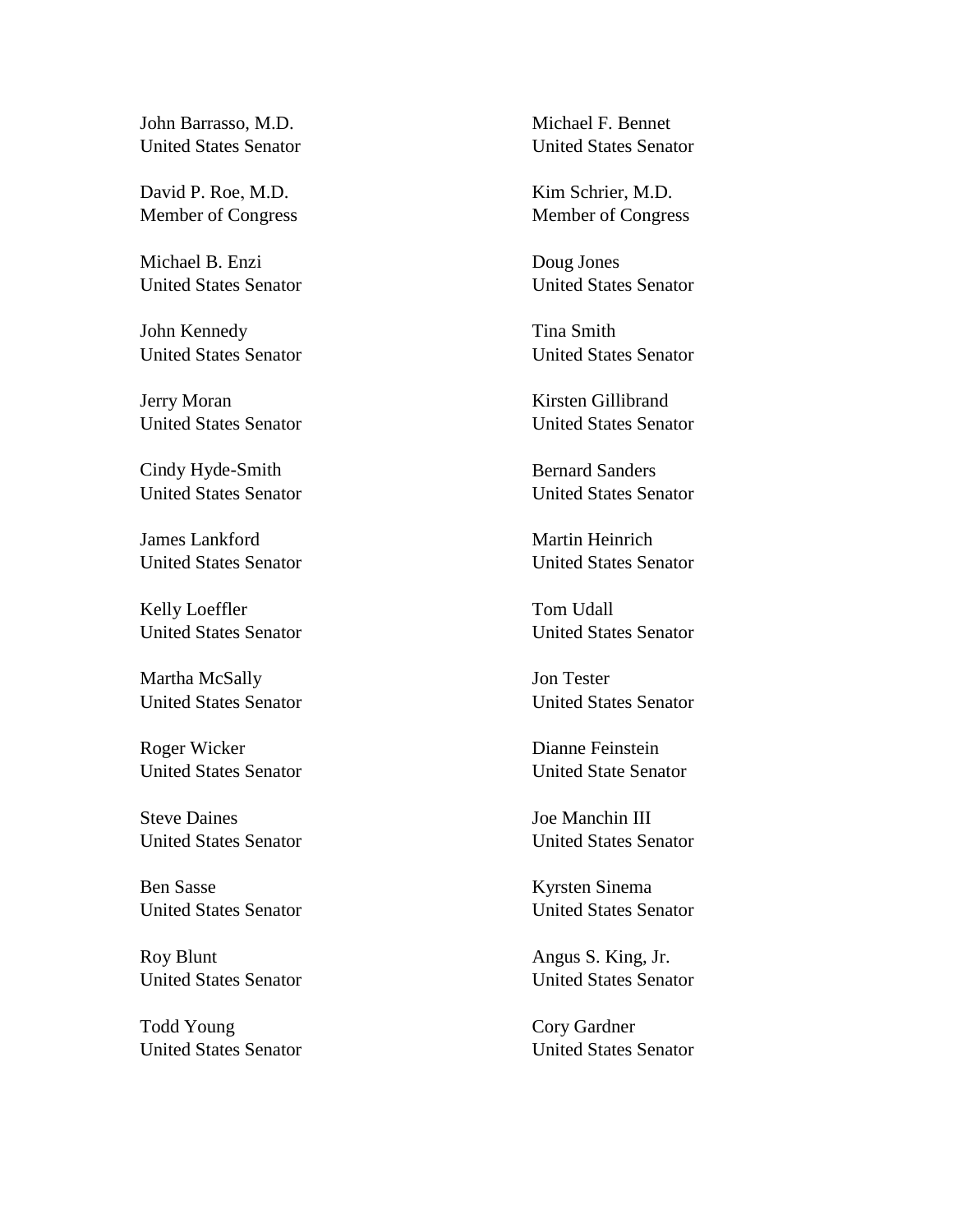James E. Risch United States Senator

Pat Roberts United States Senator

Joni Ernst United States Senator

Marsha Blackurn United States Senator

John Boozman United States Senator

John Hoeven United States Senator

David Perdue United States Senator

Susan Collins United States Senator Deb Fischer United States Senator

Thom Tillis United States Senator

Josh Hawley United States Senator

Shelley Moore Capito United States Senator

Mike Crapo United States Senator

Jim Inhofe United States Senator

Catherine Cortez Masto United States Senator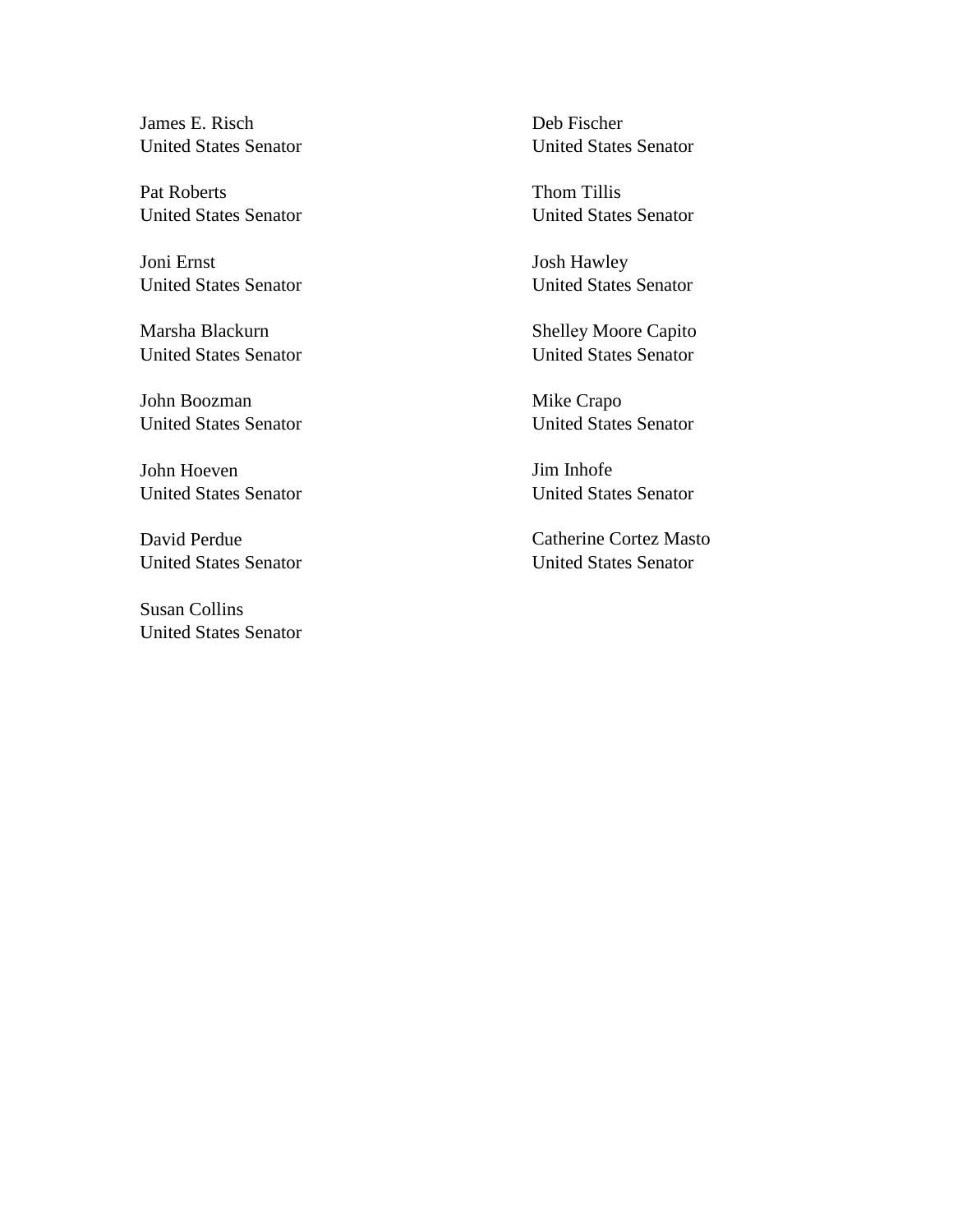Sam Graves Member of Congress

Liz Cheney Member of Congress

Bradley Byrne Member of Congress

Michael T. McCaul Member of Congress

Troy Balderson Member of Congress

John Joyce, M.D. Member of Congress

Matt Gaetz Member of Congress

Jim Hagedorn Member of Congress

John Carter Member of Congress

Alex X. Mooney Member of Congress

Rodney Davis Member of Congress

Jack Bergman Member of Congress

Mike Kelly Member of Congress

Tim Walberg Member of Congress Joe Neguse Member of Congress

Peter Welch Member of Congress

TJ Cox Member of Congress

Anthony Brindisi Member of Congress

Cheri Bustos Member of Congress

Terri A. Sewell Member of Congress

Xochitl Torres Small Member of Congress

Darren Soto Member of Congress

Ann McLane Kuster Member of Congress

Collin C. Peterson Member of Congress

Cynthia Axne Member of Congress

Ro Khanna Member of Congress

James P. McGovern Member of Congress

Ron Kind Member of Congress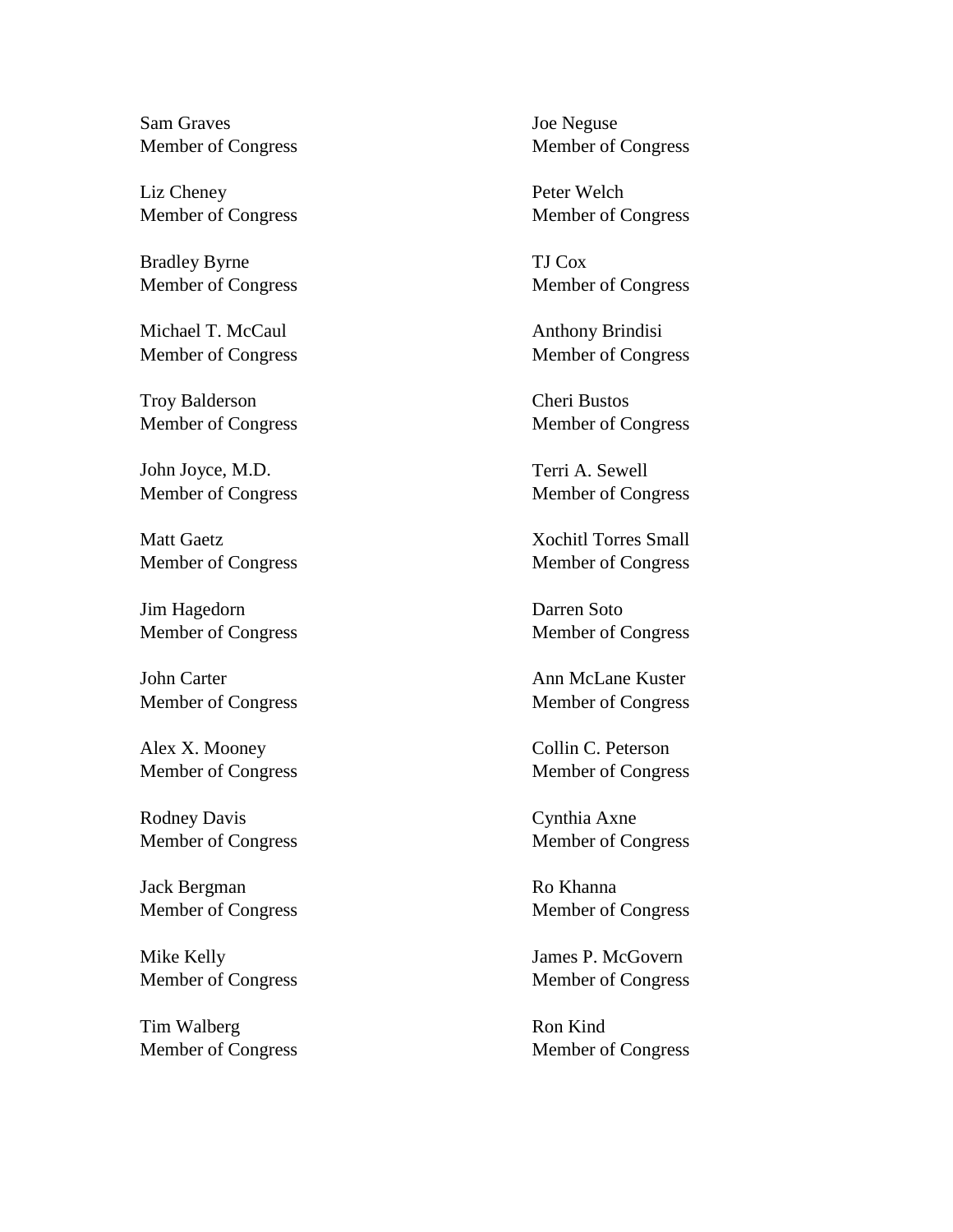David B. McKinley, P.E. Member of Congress

Greg Gianforte Member of Congress

Roger Marshall, M.D. Member of Congress

Mike Rogers Member of Congress

Brian Babin, D.D.S. Member of Congress

Bruce Westerman Member of Congress

Vicky Hartzler Member of Congress

Ralph Abraham, M.D. Member of Congress

Mike Conaway Member of Congress

Jodey Arrington Member of Congress

Rick Crawford Member of Congress

Mike Bost Member of Congress

Larry Bucshon, M.D. Member of Congress

Robert B. Aderholt Member of Congress Angie Craig Member of Congress

Ron Wright Member of Congress

Gregory F. Murphy, M.D. Member of Congress

Ted S. Yoho, D.V.M. Member of Congress

Jason Smith Member of Congress

James Comer Member of Congress

Bob Gibbs Member of Congress

Bill Johnson Member of Congress

Ben Cline Member of Congress

Billy Long Member of Congress

Scott Tipton Member of Congress

Hal Rogers Member of Congress

Cathy McMorris Rodgers Member of Congress

Carol D. Miller Member of Congress